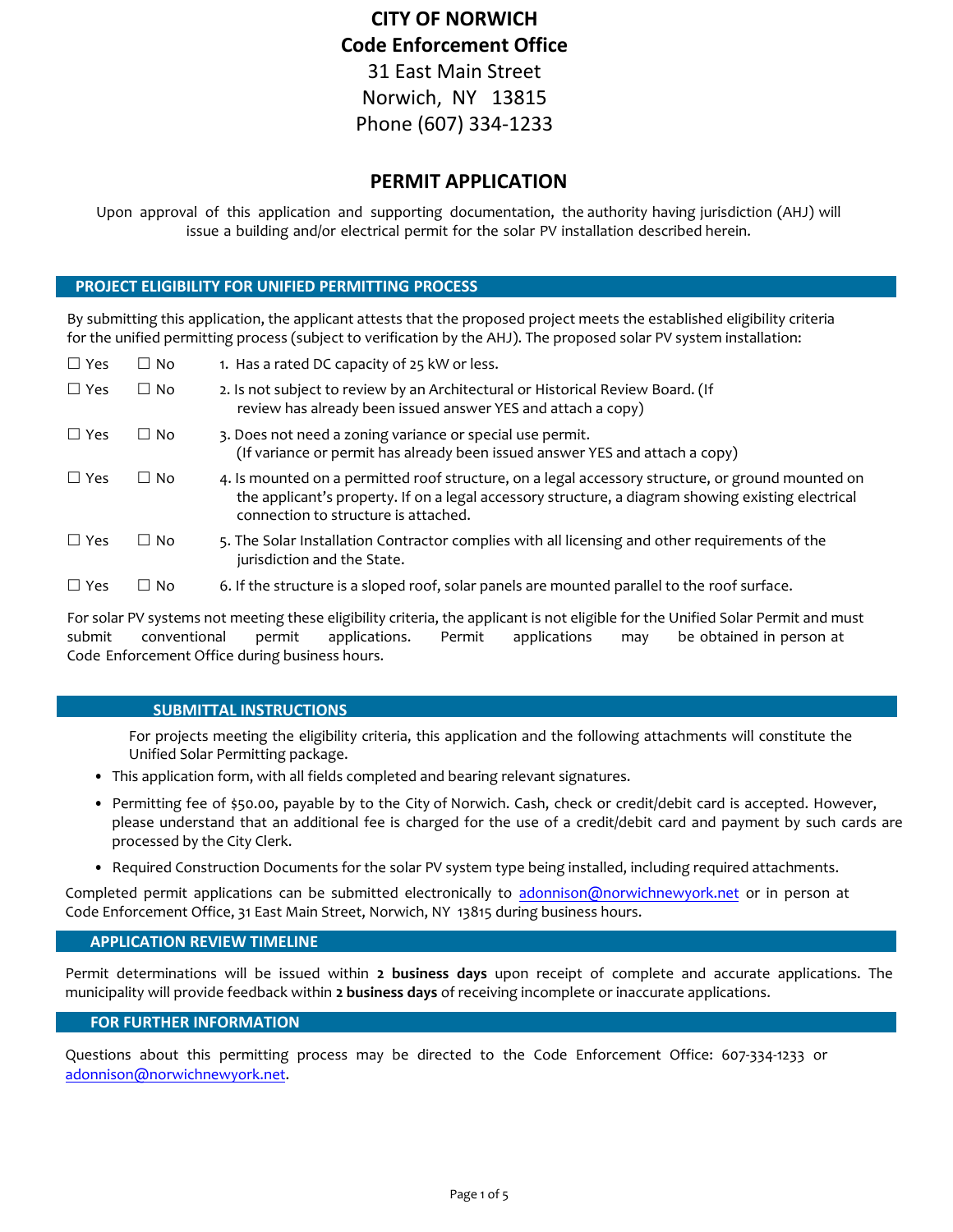# **PROPERTY OWNER**

| Property Owner's First Name                                                                 | Last Name                         | Title                                          |     |  |
|---------------------------------------------------------------------------------------------|-----------------------------------|------------------------------------------------|-----|--|
|                                                                                             |                                   |                                                |     |  |
| <b>Property Address</b>                                                                     |                                   |                                                |     |  |
| City                                                                                        |                                   | State                                          | Zip |  |
| Section                                                                                     | <b>Block</b>                      | Lot Number                                     |     |  |
| <b>EXISTING USE</b>                                                                         |                                   |                                                |     |  |
| $\Box$ 2-4 Family<br>$\Box$ Single Family                                                   | $\Box$ Commercial<br>$\Box$ Other |                                                |     |  |
| PROVIDE THE TOTAL SYSTEM CAPACITY RATING (SUM OF ALL PANELS)                                |                                   |                                                |     |  |
| Solar PV System:                                                                            | kW DC                             |                                                |     |  |
| <b>SELECT SYSTEM CONFIGURATION</b>                                                          |                                   |                                                |     |  |
| Make sure your selection matches the Construction Documents included with this application. |                                   |                                                |     |  |
| Supply side connection with microinverters                                                  |                                   | $\Box$ Load side connection with DC optimizers |     |  |
| Load side connection with microinverters<br>Supply side connection with DC optimizers       |                                   |                                                |     |  |
| Supply side connection with string inverter                                                 |                                   | Load side connection with string inverter      |     |  |
|                                                                                             |                                   |                                                |     |  |
| <b>SOLAR INSTALLATION CONTRACTOR</b>                                                        |                                   |                                                |     |  |
|                                                                                             |                                   |                                                |     |  |
| <b>Contractor Business Name</b>                                                             |                                   |                                                |     |  |
|                                                                                             |                                   |                                                |     |  |
| <b>Contractor Business Address</b>                                                          | City                              | State                                          | Zip |  |
|                                                                                             |                                   |                                                |     |  |
| <b>Contractor Contact Name</b>                                                              |                                   | Phone Number                                   |     |  |
|                                                                                             |                                   |                                                |     |  |
| Contractor License Number(s)                                                                |                                   | Contractor Email                               |     |  |
|                                                                                             |                                   |                                                |     |  |
| Electrician Business Name                                                                   |                                   |                                                |     |  |
| Electrician Business Address                                                                | City                              | State                                          | Zip |  |
|                                                                                             |                                   |                                                |     |  |
| Electrician Contact Name                                                                    |                                   | Phone Number                                   |     |  |
|                                                                                             |                                   |                                                |     |  |
| Electrician License Number(s)                                                               |                                   | Electrician Email                              |     |  |
|                                                                                             |                                   |                                                |     |  |

Property Owner's Signature Date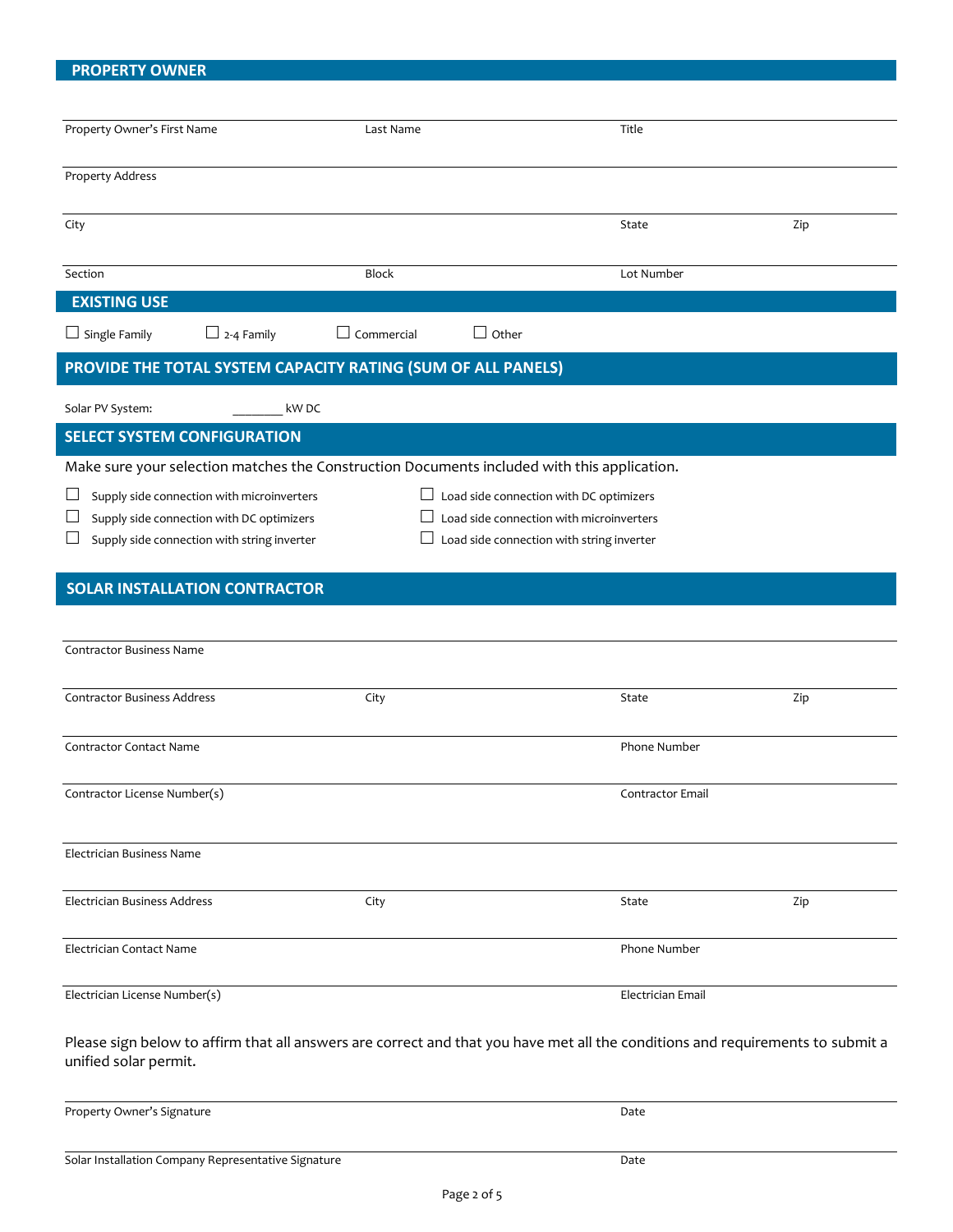# **SUBMITTAL REQUIREMENTS SOLAR PV 25KW OR LESS (ATTACHMENTS)**

# NY State Unified Solar Permit

This information bulletin is published to guide applicants through the unified solar PV permitting process for solar photovoltaic (PV) projects 25 kW in size or smaller. This bulletin provides information about submittal requirements for plan review, required fees, and inspections.

### **PERMITS AND APPROVALS REQUIRED**

The following permits are required to install a solar PV system with a nameplate DC power output of 25 kW or less:

a) Unified Solar Permit (\$50.00)

### **SUBMITTAL REQUIREMENTS**

In order to submit a complete permit application for a new solar PV system, the applicant must include:

- a) Completed Standard Permit Application form which includes confirmed eligibility for the Unified Solar Permitting process. This permit application form can be downloaded at norwichnewyork.net
- b) Construction Documents, with listed attachments Construction Documents as prescribed below. More information and sample documents are available for review within NYSERDA's "Understanding Solar PV Permitting and Inspecting in New York State" available at https://www.nyserda.ny.gov/All-Programs/Programs/NY-Sun/Communities-and-Local-Governments/Solar-Guidebook-for-Local-Governments .Construction Documents must be by stamped and signed by a New York State Registered Architect or New York State Licensed Professional Engineer.

The City of Norwich, through adopting the Unified Solar Permitting process, requires contractors to provide construction documents, such as the examples included in the Understanding Solar PV Permitting and Inspecting in New York State document. Should the applicant wish to submit Construction Documents in another format, ensure that the submittal includes the following information:

- Manufacturer/model number/quantity of solar PV modules and inverter(s).
- String configuration for solar PV array, clearly indicating the number of modules in series and strings in parallel (if applicable).
- Combiner boxes: Manufacturer, model number, NEMA rating.
- From array to the point of interconnection with existing (or new) electrical distribution equipment: identification of all raceways (conduit, boxes, fittings, etc.), conductors and cable assemblies, including size and type of raceways, conductors, and cable assemblies.
- Sizing and location of the EGC (equipment grounding conductor).
- Sizing and location of GEC (grounding electrode conductor, if applicable).
- Disconnecting means of both AC and DC including indication of voltage, ampere, and NEMA rating.
- Interconnection type/location (supply side or load side connection)
- For supply side connections only, indication that breaker or disconnect meets or exceeds available utility fault current rating kAIC (amps interrupting capacity in thousands).
- Ratings of service entrance conductors (size insulation type AL or CU), proposed service disconnect, and overcurrent protection device for new supply side connected solar PV system (reference NEC 230.82, 230.70).
- Rapid shutdown device location/method and relevant labeling.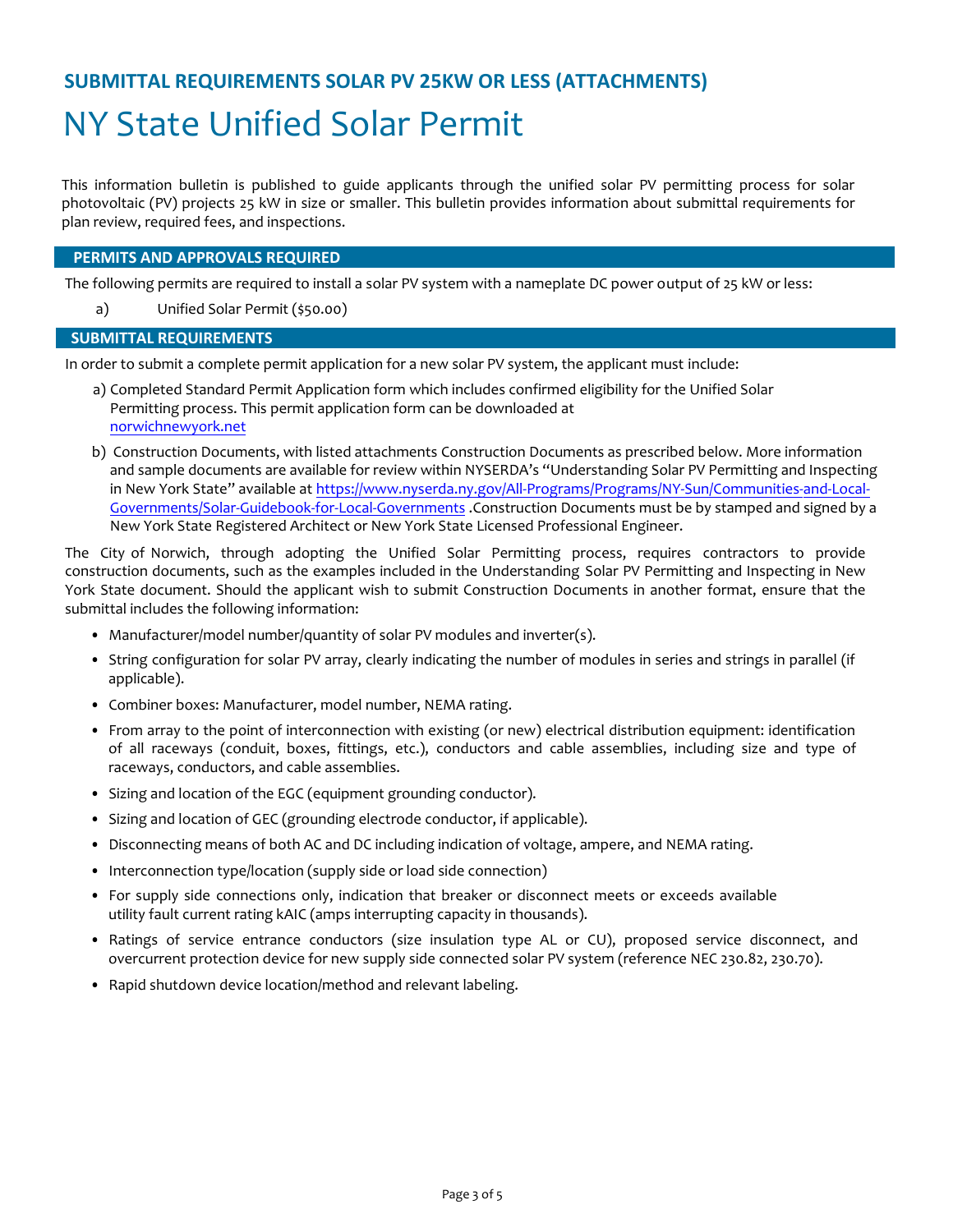c) (For Roof Mounted Systems) A roof plan showing roof layout, solar PV panels and the following fire safety items: approximate location of roof access point, location of code-compliant access pathways, code exemptions, solar PV system fire classification, and the locations of all required labels and markings.

d)Provide construction drawings with the following information:

- The type of roof covering and the number of roof coverings installed.
- Type of roof framing, size of members, and spacing.
- Weight of panels, support locations, and method of attachment.
- Framing plan and details for any work necessary to strengthen the existing roof structure.
- Site-specific structural calculations.
- e)Where an approved racking system is used, provide documentation showing manufacturer of the racking system, maximum allowable weight the system can support, attachment method to roof or ground, and product evaluation information or structural design for the rack.

### **PLAN REVIEW**

Permit applications can be submitted to the Code Enforcement Office in person at 31 East Main Street, Norwich, NY 13815 and electronically through: adonnison@norwichnewyork.net

### **FEES**

Unified Solar Permit: \$50.00

### **INSPECTIONS**

Once all permits to construct the solar PV installation have been issued and the system has been installed, it must be inspected before final approval is granted for the solar PV system. On-site inspections can be scheduled by contacting Code Enforcement Office by telephone at 607-334-1233 or electronically at adonnison@norwichnewyork.net. Inspection requests received within business hours are typically scheduled for the next business day. If next business day is not available, inspection should happen within a five-day window.

In order to receive final approval, the following inspections are required:

Rough Inspection. During a rough inspection, the applicant must demonstrate that the work in progress complies with relevant codes and standards. The purpose of the rough inspection is to allow the inspector to view aspects of the system that may be concealed once the system is complete, such as:

- Wiring concealed by new construction.
- Portions of the system that are contained in trenches or foundations that will be buried upon completion of the system.

It is the responsibility of the applicant to notify the Code Enforcement Office before the components are buried or concealed and to provide safe access (including necessary climbing and fall arrest equipment) to the inspector. The inspector will attempt, if possible, to accommodate requests for rough inspections in a timely manner.

Final Inspection. The applicant must contact the Code Enforcement Office when ready for a final inspection. During this inspection, the inspector will review the complete installation to ensure compliance with codes and standards, as well as confirming that the installation matches the records included with the permit application. The applicant must have ready, at the time of inspection, the following materials and make them available to the inspector:

- Copies of as-built drawings and equipment specifications, if different than the materials provided with the application.
- Photographs of key hard to access equipment, including;
	- Example of array attachment point and flashing/sealing methods used.
	- Opened rooftop enclosures, combiners, and junction boxes.
	- Bonding point with premises grounding electrode system.
	- Supply side connection tap method/device.
	- Module and microinverter/DC optimizer nameplates.
	- Microinverter/DC optimizer attachment.